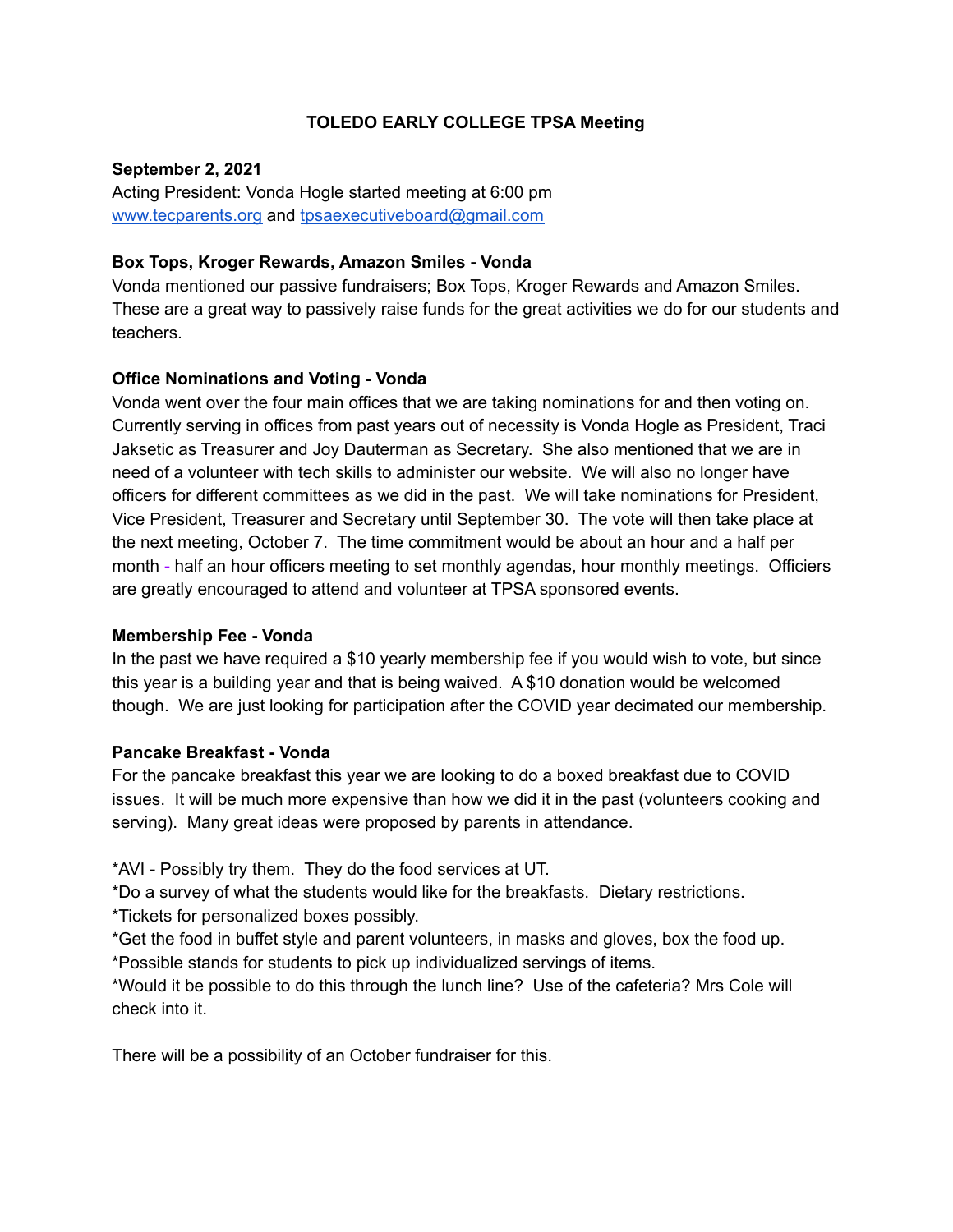# **Budget - Traci Jaksetic, Treasurer**

| <b>TPSA BUDGET 7/31/21</b>          |                          | 2020-21<br><b>Actual</b> | 2020-21<br><b>Budget Left</b> |
|-------------------------------------|--------------------------|--------------------------|-------------------------------|
|                                     | 2020-21<br><b>Budget</b> |                          |                               |
|                                     |                          |                          |                               |
| Fundraiser(s)                       | 2500.00                  | 1939.43                  | 560.57                        |
| Donations                           |                          |                          |                               |
| Memberships                         | 500.00                   |                          | 500.00                        |
| Other Income                        |                          |                          |                               |
|                                     |                          |                          |                               |
| <b>Sub-total Active Fundraising</b> | 3000.00                  | 1939.43                  | 1060.57                       |
| <b>Total Income</b>                 | 3000.00                  | 1939.43                  | 1060.57                       |
|                                     |                          |                          |                               |
| <b>Expense - PTO Activities</b>     |                          |                          |                               |
| <b>Pancake Breakfast</b>            | 900.00                   |                          | 900.00                        |
| Picnic                              | 1000.00                  |                          | 1000.00                       |
| <b>Teacher Appreciation</b>         | 500.00                   | 392.20                   | 107.80                        |
| Bonding                             | 200.00                   |                          | 200.00                        |
| Miscellaneous                       | 400.00                   | 1358.81                  | (958.81)                      |
| PayPal Fees                         |                          |                          |                               |
| Website/Advertising                 |                          |                          |                               |
| <b>Supplies-Staff Recognition</b>   |                          |                          |                               |
| Supplies-Sanitizers                 |                          |                          |                               |
| <b>Walleye Fundraiser Pymt</b>      |                          |                          |                               |
| <b>Total PTO Activities</b>         | 3000.00                  | 1751.01                  | 1248.99                       |
| <b>Total Expenses</b>               | 3000.00                  | 1751.01                  | 1248.99                       |
| <b>Net Income (Loss)</b>            |                          | .188.42                  |                               |

**We will want to establish a new, up-to-date budget for the coming school year.**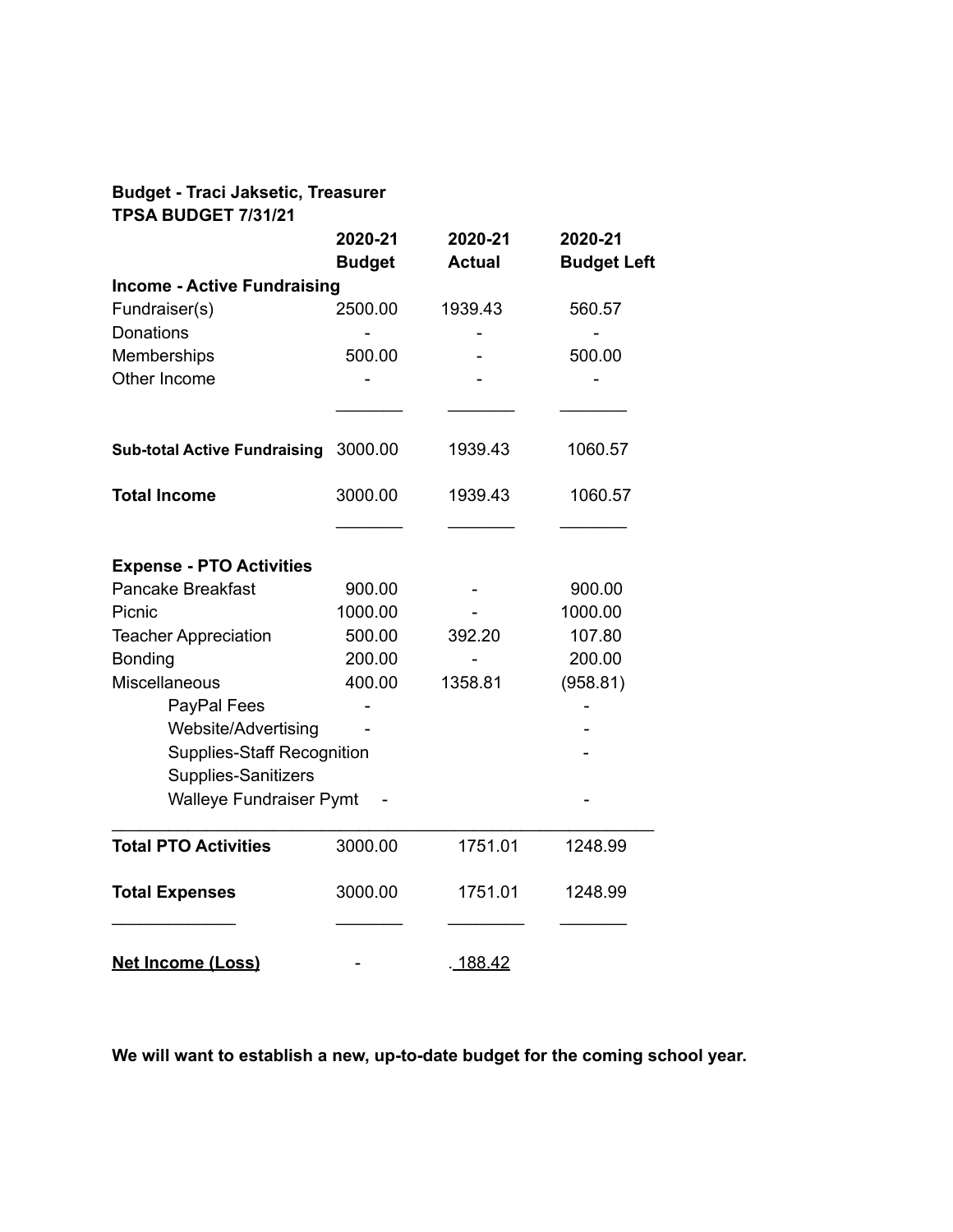| <b>Treasurer's Financial Report</b>                      |                                             |           |              |  |  |
|----------------------------------------------------------|---------------------------------------------|-----------|--------------|--|--|
| Month Ending: June 30, 2021<br><b>BEGINNING BALANCE:</b> | \$2763.04                                   |           |              |  |  |
|                                                          | Checking                                    | \$2763.04 |              |  |  |
|                                                          | Cash                                        | \$        |              |  |  |
| <b>INCOME</b>                                            | Paid Memberships                            |           | \$           |  |  |
|                                                          | Fundraiser                                  |           | \$724.13     |  |  |
|                                                          | <b>Donations</b>                            |           | \$           |  |  |
|                                                          | <b>Other Deposits</b>                       |           | \$           |  |  |
|                                                          | <b>Total Deposits</b>                       |           | \$<br>724.13 |  |  |
| <b>EXPENSES</b>                                          | <b>Pancake Breakfast</b>                    |           | \$           |  |  |
|                                                          | Picnic                                      |           | \$           |  |  |
|                                                          | <b>Teacher Appreciation</b>                 |           | \$           |  |  |
|                                                          | Bonding                                     |           | \$           |  |  |
|                                                          | 501 c 3                                     |           | \$           |  |  |
|                                                          | Miscellaneous                               |           | \$           |  |  |
|                                                          | Transportation                              |           | \$           |  |  |
|                                                          | PayPal Fees                                 |           | \$           |  |  |
|                                                          | Website/Advertising (business cards TPSA)\$ |           |              |  |  |
|                                                          | Fundraiser/Walleye                          |           | \$           |  |  |
|                                                          | <b>Total Expenses</b>                       |           | \$           |  |  |
| <b>ENDING BALANCE</b>                                    |                                             |           | \$3487.17    |  |  |
| <b>OUTSTANDING</b>                                       |                                             |           | \$           |  |  |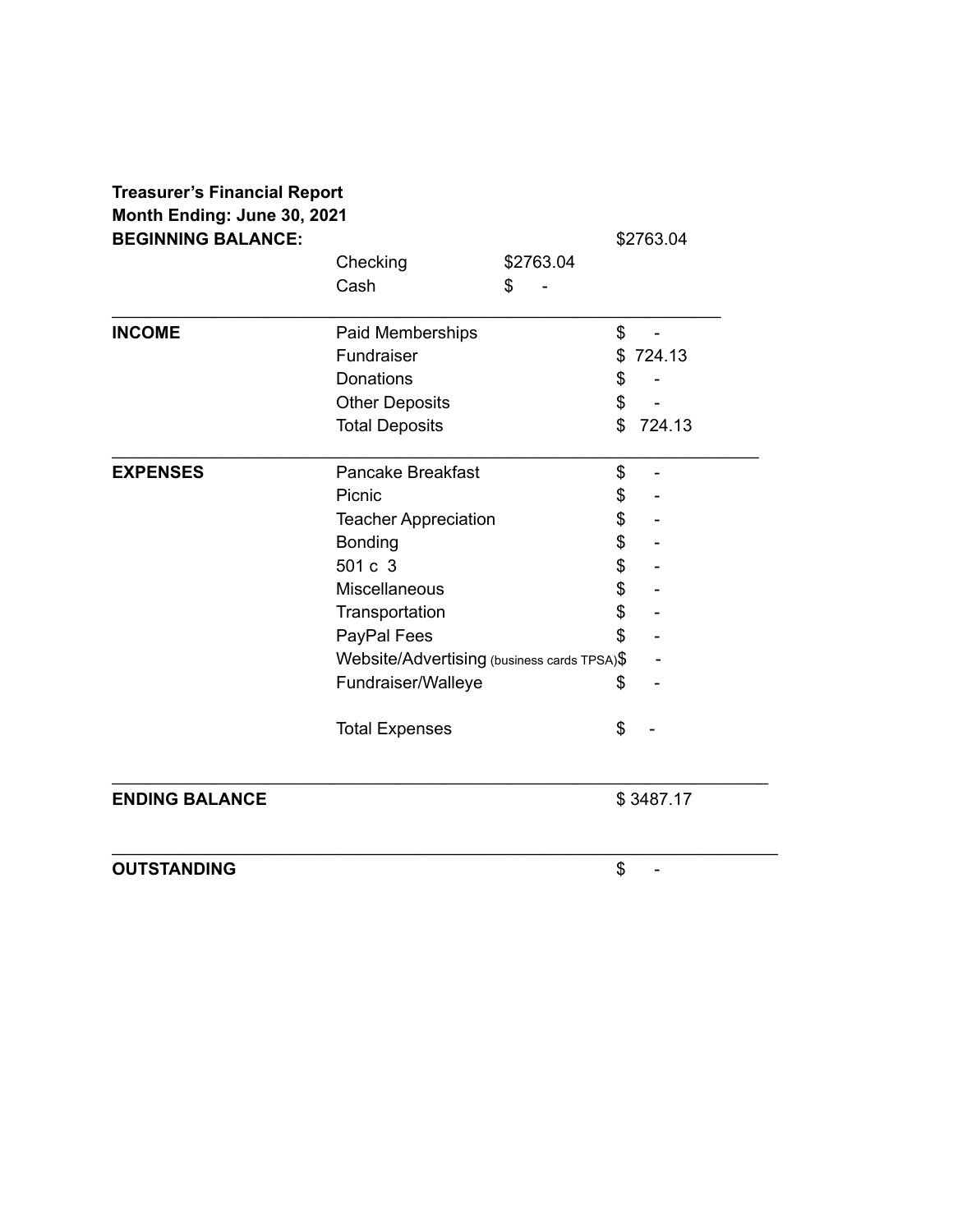### **Principal News - Mrs Cole**

Vaccine Mandate for UT - Students must be fully vaccinated for COVID-19 and have their cards uploaded to their UTAD accounts by November 15, 2021 or have an approved exemption. Unvaccinated students will be subject to at least once a week testing, but Mrs Cole is not sure how that will work with our students at this time. They must also have the flu vaccine.

UT will be holding vaccine clinics.

Cohort classes will now be held on campus. FYI is still being held in the cafeteria at this time.

More Clubs are coming. Mrs Cole will send out a list.

Tutoring is held Monday through Friday. There are different subjects on different days, but it is held from 3:45pm to 4:45pm. Please pick students up promptly at 4:45 pm.

Parking is not free, even in designated spots, after school hours and the administration is trying to work on that. It will be hard to hold the mandatory parent meetings and not have parking for the parents. They will let us know.

## **Clean Your Streams - Miss Coffey**

Clean Your Streams is on September 25, 2021, but Mr Shepler has stated that it is full.

## **MLARC & NHD - Miss Coffey**

MLARC rolls out on September 3, 2021. The 7th grade needs 6 sources, 8th grade needs 8 sources and the 9th and 10th grades need 15 sources. The 7th and 8th grade is due November 23, 2021 and the 9th and 10th grade is due at the end of October.

#### **Tutoring Schedules - Miss Coffey**

For 7th and 8th graders Monday - Math with Mrs Mylek Tuesday - Science with Mr Welch Wednesday - Social Studies with Mrs Elder Thursday - English with Miss Coffey

For 9th and 10th graders Monday - Math with Mr Schrock Tuesday - Math with Mr Shawver Wednesday - Math with Mrs Wamer Thursday - English with Miss Coffey